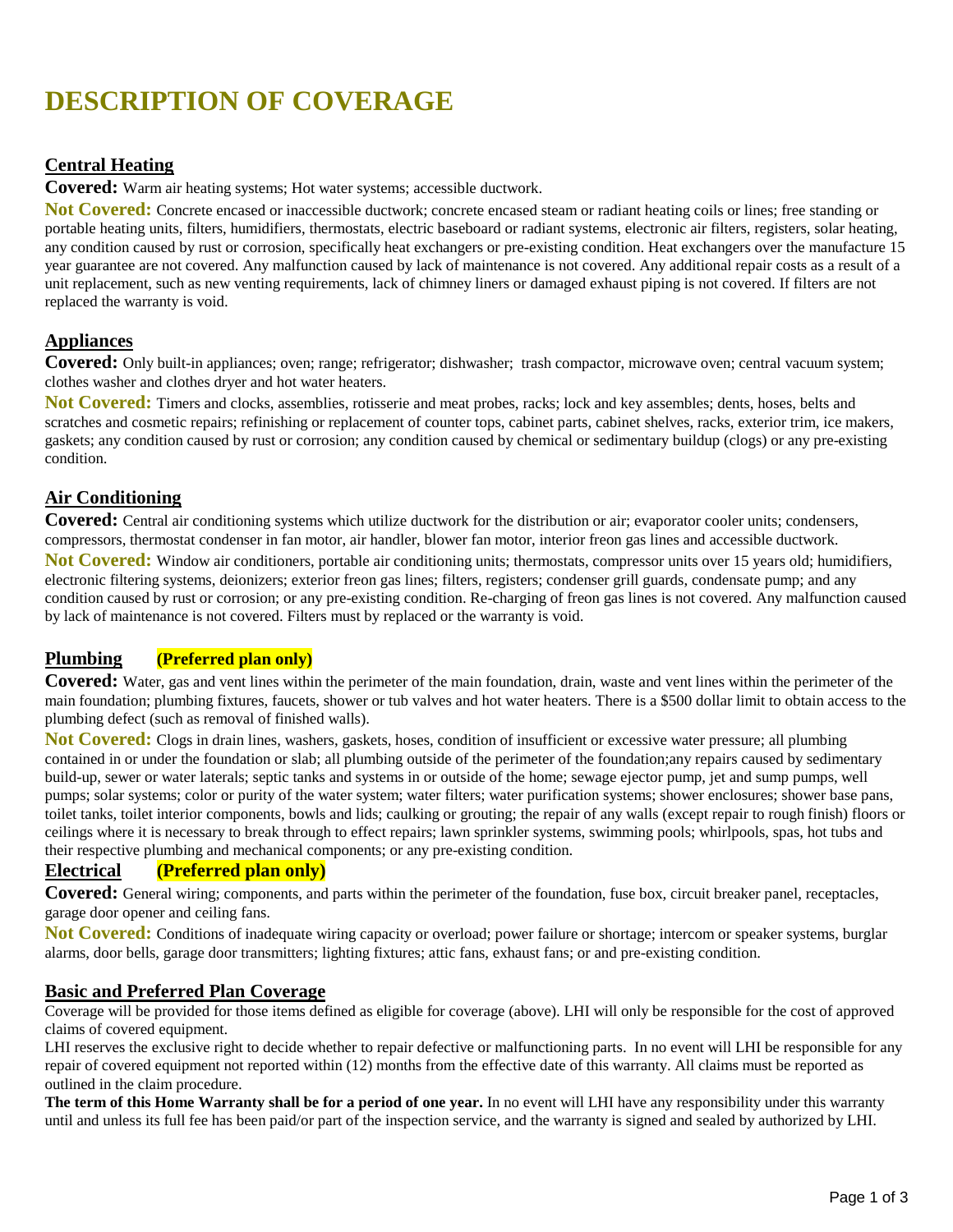#### **Warranty Limitations**

Other than as provided by this warranty, LHI disclaims any liability for bodily injury or property damage caused by any covered equipment. LHI further disclaims and liability for any consequential damages for the failure or malfunctions of covered equipment. LHI disclaims any liability in any manner arising from the adequacy, capacity or the design of any component or its failure to comply with any local, state or national code. Any item damaged as part of renovation, restoration or remodeling will not be covered by this warranty. Any decoration, such as painting, papering, etc., necessitated by any repair is not covered by this warranty. In addition, LHI will not be liable for costs related to normal maintenance or for damages which result from neglect, misuse, alterations or modifications; delays in obtaining replacement parts, termites or other insects, animal damage, shifting or settling of land, frost heaves, subsidence, dry rot, condensation, floods, surface water, waves or tidal waves, nuclear or air contamination, war or any act of aggression or acts of God, or for losses recoverable under home insurance, manufacturer and/or contractor warranties or service contracts, etc. In the event any covered component is no longer available, LHI will **not** replace the system, and shall not be responsible to pay any portion of the \$2,500 maximum liability limit under this warranty. Any concealment or misrepresentation of facts by the buyer or owner regarding the covered equipment will automatically void this warranty.

**For the purposes of this Home Warranty, a pre-existing condition shall mean a defect, problem, or deficiency of any covered equipment which is disclosed within the home inspection report prepared by Lewis Home Inspection. A pre-existing condition shall further mean any defect, problem or deficiency of the subject property, but not disclosed within the home inspection report because access to the covered equipment was inaccessible, non-visible, obstructed, difficult to reach, latent or concealed, testing was restricted by weather.** 

**IN NO EVENT SHALL LHI BE LIABLE FOR REPAIRS OF COVERED EQUIPMENT IN EXCESS OF \$2,500 (TWO THOUSAND FIVE HUNDRED DOLLARS) FOR THE TERM OF THIS HOME WARRANTY. IT IS EXPRESSLY UNDERSTOOD BY THE BUYER THAT THE MAXIMUM LIABILITY OF LHI FOR THE ONE YEAR TERM OF THIS HOME WARRANTY SHALL NOT EXCEED \$2,500.00, THE AGGREGATE, REGARDLESS OF THE NUMBER OF CLAIMS SUBMITTED TO LHI BY BUYER.**

**IN THE EVENT THAT A DISPUTE ARISES BETWEEN THE OWNER AND LHI AS TO LHI'S LIABILITY UNDER THIS WARRANTY, SUCH DISPUTE WILL BE SUBMITTED TO THE AMERICAN ARBITRATION ASSOCIATION FOR BINDING ARBITRATION. IF THE CUSTOMER SUBMITS OR FILES ANY LAWSUIT, CLAIM OR CONTROVERSY WITH ANY COURT OR FORUM OTHER THAN THE AMERICAN ARBITRATION ASSOCIATION, THEN CUSTOMER AGREES TO PAY ALL REASONABLE ATTORNEY'S FEES AND COSTS INCURRED BY THE COMPANY IN THE DEFENSE OF THE LAWSUIT, CLAIM OR CONTROVERSY, NOTWITHSTANDING THE RULES AND PROCEDURES OF THE AAA. THE BUYER MUST BRING ANY CLAIM AGAINST LHI WITHIN ONE YEAR AFTER THE CLAIM AROSE. IF BUYER DOES NOT, BUYER HAS NO RIGHT TO SUE LHI AND LHI HAS NO LIABILITY TO THE BUYER FOR THAT CLAIM, IT IS CRITICAL THAT BUYER BRING ANY CLAIM IN A TIMELY MANNER, TIME IS OF THE ESSENCE.**